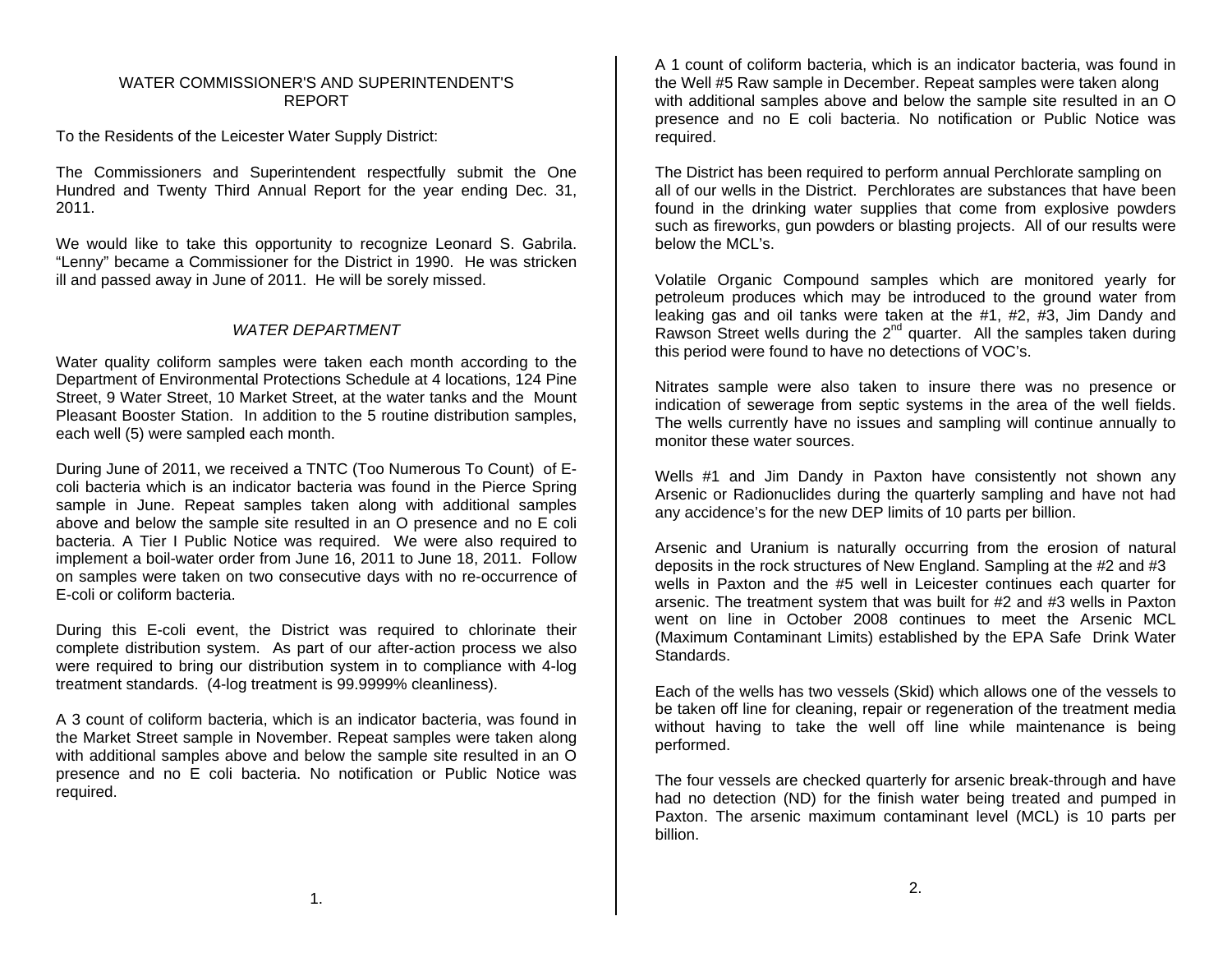The District went forward with Microscopic Particulate Analysis (MPA) testing on Pierce Spring in Paxton. This is due to its proximity to water bodies and the potential for the spring to be contaminated by these water bodies. These can only be done between April  $1<sup>st</sup>$  to May  $30<sup>th</sup>$  and August  $15<sup>th</sup>$  and October  $15<sup>th</sup>$  of each year. This test resulted in sample in the Low Risk Range.

The new Hersey radio read meters have been performing as expected. The meters are read by a lap top computer minimizing the reading process and ensuring the readings are not visually mis-read or entered incorrectly.

In July 2011, the Eleventh Consumer Confidence reports were mailed to the District which included information for the previous year 2010

Each year the Consumer Confidence reports are mailed to the residence of the District by June 30 and include the information about water quality of each source, information about progress the District is making in protecting the sources and pertinent information about treatment along with general district business.

### *SEWER DEPARTMENT*

In September 2010, the LWSD was issued a new, 5-year renewal of their National Pollution Discharge Elimination System (NPDES) permit. Some of the major changes in this permit include a decrease in our discharge limits for Total Phosphorous, Total Recoverable Copper, Aluminum and Ammonia-Nitrogen. We must also report quarterly for Total Kjeldahl Nitrogen, Total Nitrate and Total Nitrite. In our previous permit we were required to perform quarterly toxicity testing on our effluent. This has been reduced to semi-annual testing.

The monthly test results of the daily laboratory analysis have been forwarded to the Department of Environmental Protection (DEP) and the Environmental Protection Agency (EPA) as required. In addition quarterly sampling was conducted to determine the Toxicological for Acute and Chronic species survival of the treated effluent from the WWTP. There were no exceptions during 2011.

The District currently operates eight (8) Wastewater Pump Stations (WWPS) for the LWSD and three (3) WWPS Pump Stations for the Hillcrest Sewer District. All together at the end of 2010 the District operations include 11 Waste Water Pump Stations, 5 Drinking Water Pump Stations and 3 Drinking Water Booster Stations in addition to the WWTP located on Pine Street.

The Board of Commissioners set aside funds to look at the overall health of the wastewater treatment plant. This study was completed in November 2011 and will be used to upgrade the plant going forward. Regulatory requirements, fatigue and breakdowns at the plant predicated this study and future upgrades and maintenance to the plant.

The Commissioners once again caution the residence of the District about sump pumps, roof drains, removing cleanout covers to allow surface water to enter the sanitary sewer or any other means of allowing rain or surface water to be discharged to the sanitary sewer system.

District Rules and Regulations read as follows: Article 4 Section 6 Specific Prohibitions: The following discharges are specifically prohibited:

- A. Groundwater, storm water and surface waters, including but not limited to, roof and surface runoff, and subsurface drainage.
- B. No water from pools, reservoirs, or cellars shall be drained into any sanitary sewer either by gravity or pump.

Should your residence be found in violation through random inspections and smoke testing, the offender will be given 30 days to correct the violation and will be fined or service discontinued according to the penalty section of the Rules and Regulation.

Copies of the Rules and Regulations are available at the office or can be found on the Districts Web Site at LWSD.Net along with Notices, Applications and other District information.

## **Minutes of the 124nd Annual Meeting Leicester Water Supply District April 26, 2011**

 In accordance with the warrant legally served and posted, the legal voters of the Leicester Water Supply District met in the Leicester Water Supply District Meeting Hall, 124 Pine Street, in the Town of Leicester on Tuesday April 26, 2011 at seven in the evening ( 7:00 pm), to act on the following Articles, viz:

The meeting was called to order at 7:15 p.m. by the District Moderator Leonard S. Gabrila after a quorum was declared with 15 signed in voting residence.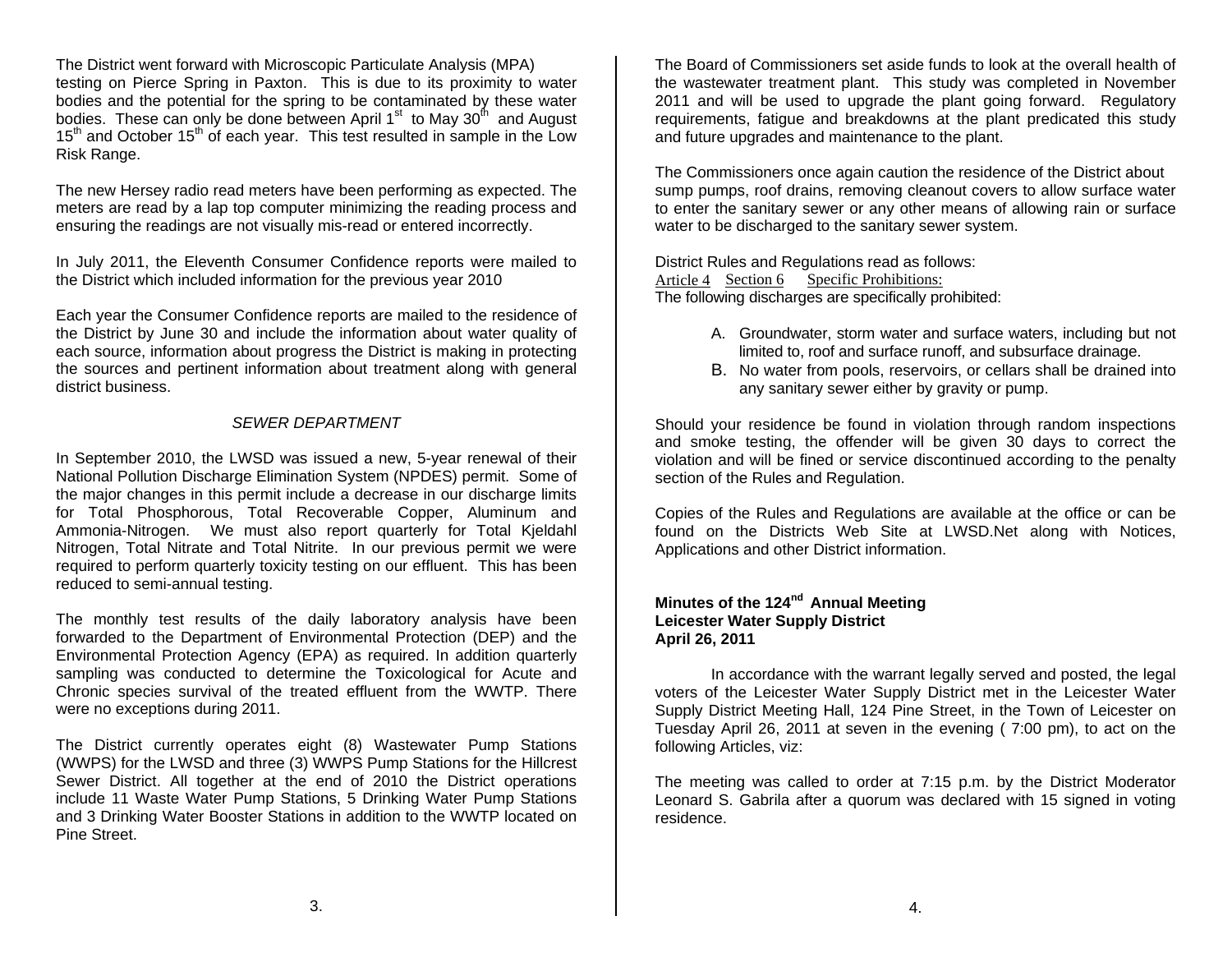A Motion was made by the Clerk to dispense with the reading of the Articles as everyone present had a copy of the Warrant. A second was made and voted in the affirmative. None opposed.

ARTICLE 1 A motion to be made to dispense with the reading of the Officers Reports as copies of the 124nd Annual Report was present and that the reports of the District Officers be accepted with the exception of any typographical errors. A second was made and voted. None opposed.

ARTICLE 2 J. Donald Lennerton nominated Robert F. Wilson for Water Commissioner for a term of three years. Motion was seconded. Motion was made and seconded that the Clerk cast one ballot for Robert F. Wilson Water Commissioner for a term of three years. None opposed

ARTICLE 3 J. Donald Lennerton made a motion that the District vote to pay the District Officers as follows for the fiscal year beginning July 1, 2011.

| <b>Commissioner Chairman</b> |    | 2,024.00 |
|------------------------------|----|----------|
| 2 other Commissioners        |    | 3,520.00 |
| Moderator                    |    | 137.50   |
| Clerk                        |    | 302.50   |
| TOTAL                        | £. | 5.984.00 |
| A second was made and voted. |    |          |

ARTICLE 4 Robert F. Wilson made the motion that the District vote to raise and appropriate the following sums of money to defray the expenses of the District for the fiscal year beginning July 1, 2011.

Water Maintenance…..Raise & Appropriate \$451,547.81.....\$451,547.81 Sewer Maintenance…..Raise & Appropriate \$435,943.69….\$435,943.69

TOTAL \$887,491.50

To transfer from the

| Rawson, Holcomb, Utica and Breezy Green Lateral Account |             |
|---------------------------------------------------------|-------------|
| To Maturing Debt (Principal)                            | \$13,750.00 |
| To Interest on Debt (Interest)                          | \$4.125.00  |
| <b>TOTAL</b>                                            | \$17.875.00 |

To transfer from the

| Waite Street, Massasoit, Rural, Chapel Sewer Lateral Account |             |  |  |
|--------------------------------------------------------------|-------------|--|--|
| To Maturing Debt (Principal)                                 | \$30,834.00 |  |  |
| To Interest on Debt (Interest)                               | \$30,023.58 |  |  |
| <b>TOTAL</b>                                                 | \$60,857.58 |  |  |

|                                                          | Route 9 West Sewer Lateral Account     |              |
|----------------------------------------------------------|----------------------------------------|--------------|
|                                                          | To Maturing Debt (Principal)           | \$84,678.00  |
|                                                          | To Interest on Debt (Interest)         | \$76.844.83  |
|                                                          | <b>TOTAL</b>                           | \$161,522.83 |
|                                                          | To transfer from the                   |              |
| Lake Sargent Drive / Paxton Street Sewer Lateral Account |                                        |              |
|                                                          | To Maturing Debt (Principal)           | \$189,200.00 |
|                                                          | To Interest on Deb (Interest)          | 9,460.00     |
|                                                          | TOTAL                                  | \$198,660,00 |
|                                                          | To transfer from the                   |              |
|                                                          | Mannville Street Sewer Lateral Account |              |
|                                                          | To Maturing Debt (Principal)           | \$231,000,00 |
|                                                          | To Interest on Debt (Interest)         | \$10,972.50  |
|                                                          | TOTAL                                  | \$241.972.50 |

The motion was seconded and voted: None opposed

To transfer from the

ARTICLE 5 J. Donald Lennerton made the motion that the District vote to authorize the Treasurer with the approval of the Commissioners to borrow in anticipation of the revenue for the fiscal year beginning July 1, 2011, in accordance with Mass. Gen. Laws, c. 44, sec 4 and Acts in amendment thereon, and including in addition thereto, Chapter 849 of the Acts of 1969, as amended, by issuing a note or notes payable within one year and renew any note or notes as may be given for a period of less than one year.

The motion was seconded and voted unanimously.

ARTICLE 6 Robert F. Wilson moved that the District vote to transfer the sum of Ninety Thousand Dollars from Free Cash to the Operating Budget to defray the expenses of the District for the fiscal year beginning July 1, 2010.

The motion was seconded and voted unanimously.

ARTICLE 7 J. Donald Lennerton made the motion that the District vote to transfer the sum of One Hundred Thousand Dollars (\$100,000.00) from the Free Cash to the Whittemore Street Well Re-development (\$75,000.00) and the Water Tank Painting Plans and Specifications (\$25,000.00) Accounts.

The motion was seconded and voted: None opposed.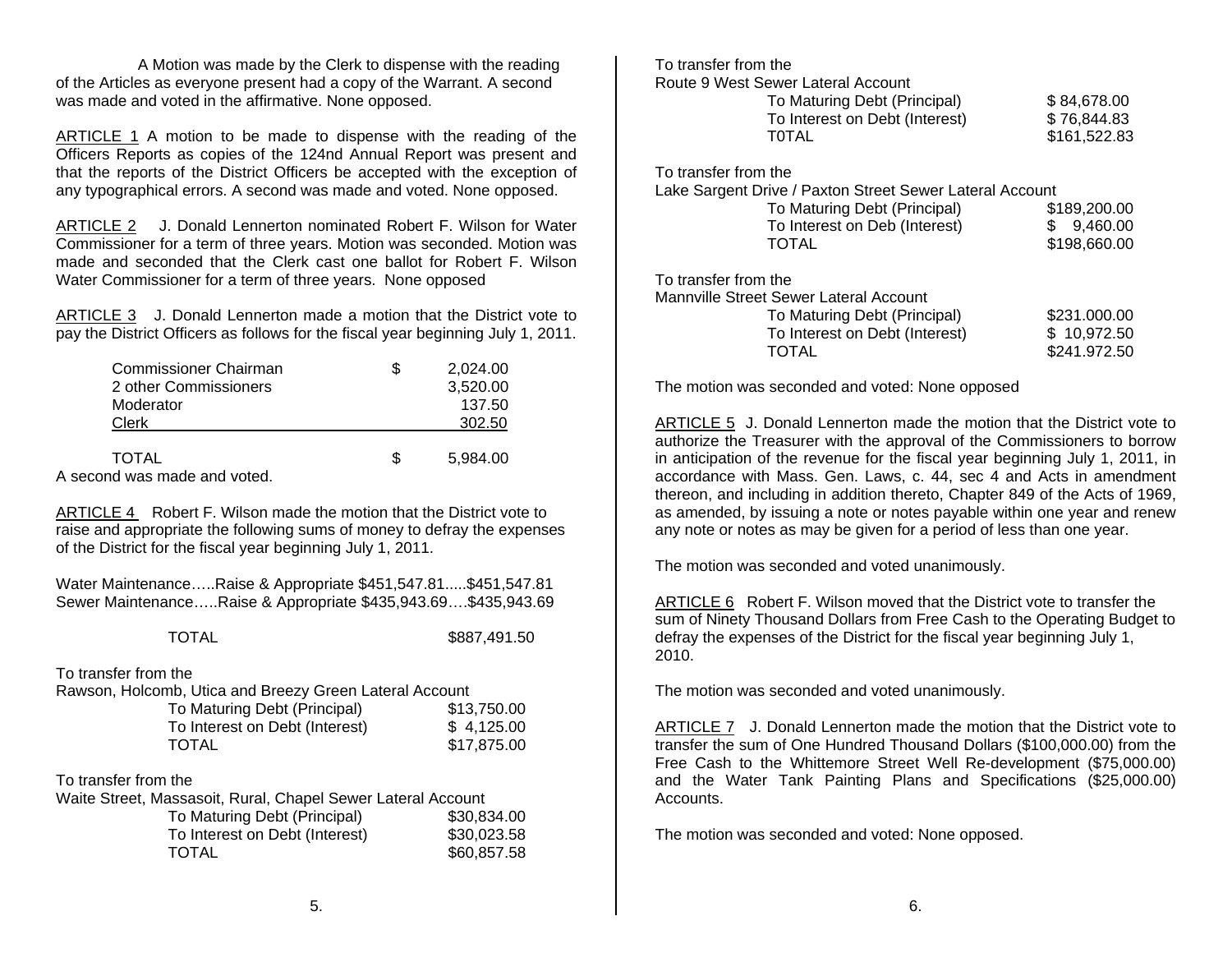ARTICLE 8 Robert F. Wilson made a motion that the District vote to transfer the sum of One Hundred Ninety Four Thousand Dollars and zero cents (\$194,000.00) from Free Cash to fund the Franklin Street Area Sewer Rehabilitation Account.

The motion was seconded and voted: None opposed

ARTICLE 9 Robert F. Wilson made a motion that the District vote to transfer from Available funds the sum of Seventeen Thousand Five Hundred Dollars and zero cents (\$17,500.00) to the Water Development Account and Thirty-Eight Thousand, Eight hundred Dollars (\$38,800.00) to the Sewer Development Account and Nineteen Thousand Dollars and zero cents (\$19,000.00) from the Deer Pond Betterment Account to the Sewer Development Account.

The motion was seconded and voted: None opposed

The meeting was adjourned at 7:40 p.m. after a motion and a second was made. 15 legal votes attended the meeting

The motion was seconded and voted: None opposed:

Respectfully submitted, J. Donald Lennerton, Jr. District Clerk April 28, 2011

**Minutes Special District Meeting Leicester Water Supply District August 2, 2011** 

In accordance with the warrant legally served and posted, the legal voters of the Leicester Water Supply District met in the Leicester Water Supply District Meeting Hall, 124 Pine Street, in the Town of Leicester on Tuesday, August 2, 2011 at 7:00 P.M. in the evening (7:00 P.M.), to act on the following Articles, viz:

The meeting was called to order at 7:24 P.M. by the District Clerk J. Donald Lennerton, Jr. after a quorum was declared with 87 signed in voters, 1 signed voter in question, which will be checked by the Town Clerk.

 A motion was made by Robert F. Wilson to appoint a temporary Moderator Douglas Belanger for this meeting. Seconded by J. Donald Lennerton.

ARTICLE 1 To elect a Water Commissioner to fill the remainder of the unexpired term of Leonard Gabrila which expires April 30, 2013 take any other action relative thereto.

The moderator will take any nominations from the floor.

Mr. William Lyon nominated Frank W. Lyon for the unexpired term for Commissioner which expires April 30, 2013.

Mr. Leonard Margadonna nominated David P. Mero for Water Commissioner to fill the remainder of the unexpired term of Leonard Gabrila which expires April 30, 2013.

Mr. Moderator asked if there were any other nominations, being none ballots will be passed out, make your vote and place it into the voter's box. Once this has been done then the counters, Leonard Ivel, Judith Ivel, Patricia Grady, and Nancy Almeida will tally up the votes.

Moderator Belanger advised that the results are in:

| Frank W. Lyon | 43 votes |
|---------------|----------|
| David P. Mero | 43 votes |

One voter in question, Mr. William Lyon Jr. will be verified by the Town Clerk.

Mr. Lyon cast his vote which was placed in a sealed envelope and would be locked up for the evening and would be opened with the Moderator Douglas Belanger and District Clerk J. Donald Lennerton in the morning.

Meeting adjourned at 9:25 P.M.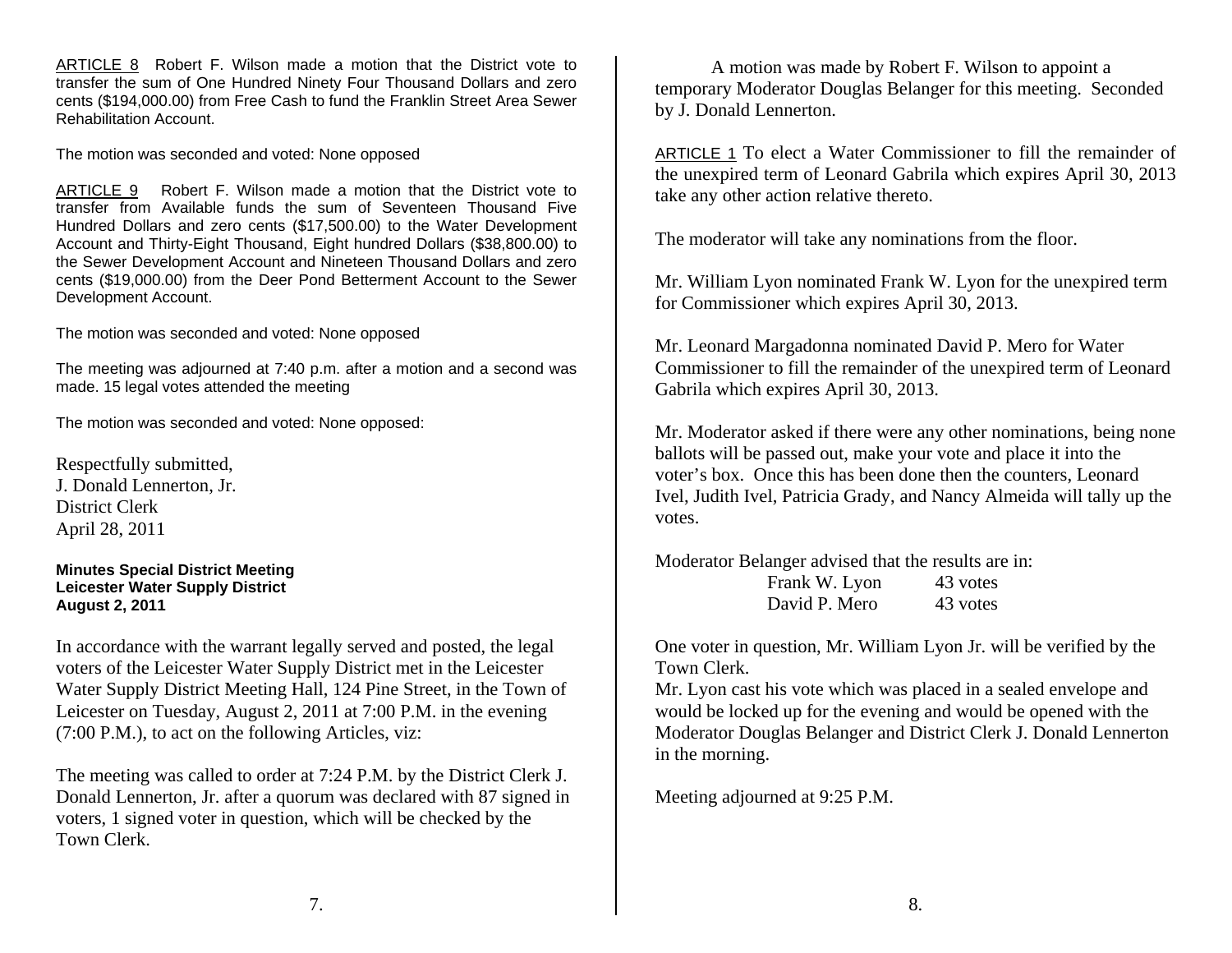| On August 3, 2012, the Town Clerk Deborah Davis verified that                         |              |                                                                     |                              |
|---------------------------------------------------------------------------------------|--------------|---------------------------------------------------------------------|------------------------------|
| William Lyon, Jr. was a registered voter for the Town of Leicester.                   |              | BETTERMENT COLLECTIONS                                              | \$472,403.71                 |
|                                                                                       |              | BETTERMENT INTEREST                                                 | \$92,777.23                  |
| Moderator Douglas Belanger and District Clerk J. Donald Lennerton                     |              | <b>MTBE MONIES</b>                                                  | \$2,847.38                   |
| appeared at the Leicester Water District Office and opened up the<br>sealed envelope. |              | NATIONAL GRID RENTAL                                                | \$12,960.00                  |
|                                                                                       |              | <b>TOTAL RECEIPTS</b>                                               | \$1,382,594.50               |
| The final vote for ARTICLE 1 to elect a Water Commissioner to fill                    |              | <b>DISBURSEMENTS</b>                                                |                              |
| the remainder of the unexpired term of Leonard Gabrila which                          |              |                                                                     |                              |
| expires April 30, 2013 results are:                                                   |              | <b>WATER MAINTENANCE</b>                                            | \$374,170.89                 |
|                                                                                       |              | <b>SEWER MAINTENANCE</b><br><b>MATURING DEBT</b>                    | \$417,894.66                 |
| Frank W. Lyon<br>44 votes                                                             |              | <b>INTEREST ON DEBT</b>                                             | \$199,456.00<br>\$195,404.61 |
| David P. Mero<br>43 votes                                                             |              | <b>WORCESTER COUNTY RETIREMENT</b>                                  | \$31,064.00                  |
|                                                                                       |              | ART #9 4-27-10 TREATMENT PLANT UPGRADES & ENG                       | \$3,241.58                   |
| Respectfully submitted by                                                             |              | ART #7 4-26-11 WATER TANK PAINTING                                  | \$0.00                       |
| J. Donald Lennerton Jr.                                                               |              | ART #7 4-26-11 WHITTEMORE ST WELL                                   | \$0.00                       |
| District Clerk                                                                        |              | ART #8 4-26-11 FRANKLIN STREET SEWER LINE                           | \$0.00                       |
|                                                                                       |              |                                                                     |                              |
| <b>TREASURER'S REPORT</b>                                                             |              | <b>TOTAL DISBURSEMENTS</b>                                          | \$1,221,231.65               |
| JULY 1, 2010 TO JUNE 30, 2011                                                         |              |                                                                     |                              |
|                                                                                       |              | <b>ANALYSIS OF CASH</b>                                             |                              |
| <b>RECEIPTS</b>                                                                       | 2011         |                                                                     |                              |
|                                                                                       |              | <b>WATER DEVELOPMENT</b>                                            | \$921,076.01                 |
| <b>WATER REVENUE</b>                                                                  | \$292,423.95 | SEWER DEVELOPMENT                                                   | \$1,935,493.21               |
| <b>SEWER REVENUE</b>                                                                  | \$344,213.87 | <b>WATER &amp; SEWER RATE RELIEF</b><br>SEWER STABILIZATION ACCOUNT | \$452,148.63                 |
| INTEREST INCOME BANK ACCOUNTS                                                         | \$11,236.85  | CAPITAL EQUIPMENT ACCOUNT                                           | \$97,694.27<br>\$50,000.00   |
| <b>INTEREST WAITE LATERAL</b>                                                         | \$1,412.60   | DEER POND LATERAL                                                   | \$1,110.33                   |
| INTEREST BREEZY/RAWSON LATERAL                                                        | \$105.43     | LAKE SARGENT/PAXTON LATERAL                                         | \$185,165.75                 |
| INTEREST PAXTON/LAKE LATERAL                                                          | \$532.79     | MANNVILLE LATERAL                                                   | \$176,162.18                 |
| INTEREST MANNVILLE LATERAL                                                            | \$784.59     | RAWSON ST. LATERAL                                                  | \$23,714.63                  |
| INTEREST SEWER STABLIZATION ACCOUNT                                                   | \$312.35     | RT 9 W. SEWER LATERAL                                               | \$955,231.70                 |
| <b>INTEREST RT 9 LATERAL</b>                                                          | \$2,304.57   | <b>WAITE/CHAPEL LATERAL</b>                                         | \$440,195.20                 |
| OTHER CHARGES                                                                         | \$52,003.08  | DEPOSIT IN TRANSIT                                                  | \$13,860.00                  |
| <b>WATER CONNECTION FEES</b>                                                          | \$17,950.00  | ART #9 4-27-10 TREATMENT PLANT UPGRADES & ENG                       | \$49,946.71                  |
| SEWER CONNECTION FEES                                                                 | \$46,000.00  | ART #7 4-26-11 WATER TANK PAINTING                                  | \$25,000.00                  |
| <b>WATER ASSESSMENTS</b>                                                              | \$2,426.10   | ART #7 4-26-11 WHITTEMORE ST WELL                                   | \$75,000.00                  |
| <b>SEWER ASSESSMENTS</b>                                                              | \$29,810.00  | ART #8 4-26-11 FRANKLIN STREET SEWER LINE                           | \$194,000.00                 |
| HILLCREST SEWER INSPECTION FEES                                                       | \$90.00      |                                                                     |                              |
|                                                                                       |              | <b>TOTAL</b>                                                        | \$5,595,798.62               |

10.